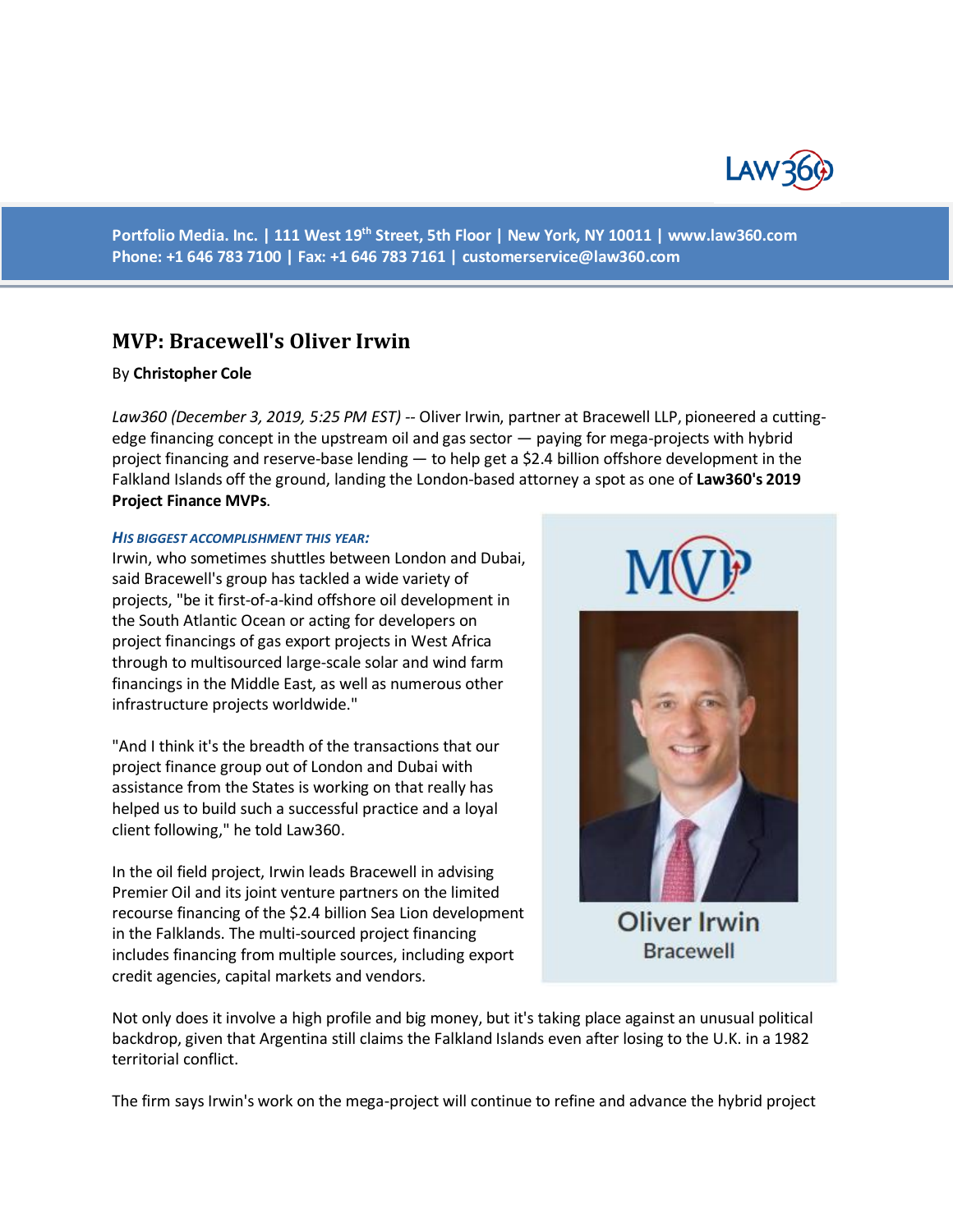finance/reserve base model, and will provide the upstream oil and gas sector with another financing option.

Irwin said it's pivotal for a project finance lawyer to be able to negotiate a deal that works for all the parties throughout the life of a project. "We're talking about decades, and you really need the ability to assess the bigger picture," he said.

"The challenging part of being a good project finance lawyer is trying to make sure what's already a very complex and challenging undertaking doesn't become unnecessarily complicated," he said. "And I think the value that we add is that because we're active on lots of different types of financings across the broad range of industry sectors.

"We can really bring our experience to bear in getting deals across the finish line and successfully getting to financial close," Irwin added.

## *HIS BIGGEST CHALLENGE THIS YEAR:*

"There are a lot of good project finance lawyers and law firms in the market, and it's a very competitive market, [but at] Bracewell, certainly in London and Dubai, we try to differentiate ourselves through having small, integrated project finance groups," Irwin said. "And we've had some success competing on that basis, but it is a challenging market and we certainly don't take our clients for granted."

Irwin said today's market sees sponsors and lenders from increasingly diverse backgrounds. "We have clients that are based in the U.S. but are raising finance from Asian funders and vice versa. And they're working together on larger and ever more complex projects in more remote and challenging jurisdictions.

"We continue to push the frontiers of what is possible in bringing together these parties and trying to put together a bankable project finance structure that can get to financial close," he said.

## *WHAT MOTIVATES HIM:*

"The reason why I really like project finance  $-$  and I've always liked it  $-$  is because we're operating in the real economy, so there's an actual tangible asset that benefits the country or the jurisdiction in which that asset is being constructed," Irwin said.

"Working on an offshore gas field in Africa where the gas is being imported domestically, and that gas is replacing heavy fuel and oil in the power plants in Africa, which obviously has a positive effect for the environment, or working on these huge solar parks in the Middle East, or working on the first projectfinanced battery storage project in the Middle East, which is in Jordan — those are the kinds of things that motivate me," he said.

"I've been very fortunate in my career that I've worked on a number of first-of-a-kind project financing, and so that means we've had to spend a lot of time on those deals figuring out from the outset what risk allocation would be acceptable to the parties," he said. "It's very rewarding when you get to financial close."

## *ADVICE HE HAS FOR JUNIOR ATTORNEYS:*

"I think as a junior lawyer, no matter what field you're working in, you should try to get involved in as many different types of transactions and as many different fields of law as you possibly can, because the experience that you get on working on different types of deals is absolutely invaluable," Irwin said. "It